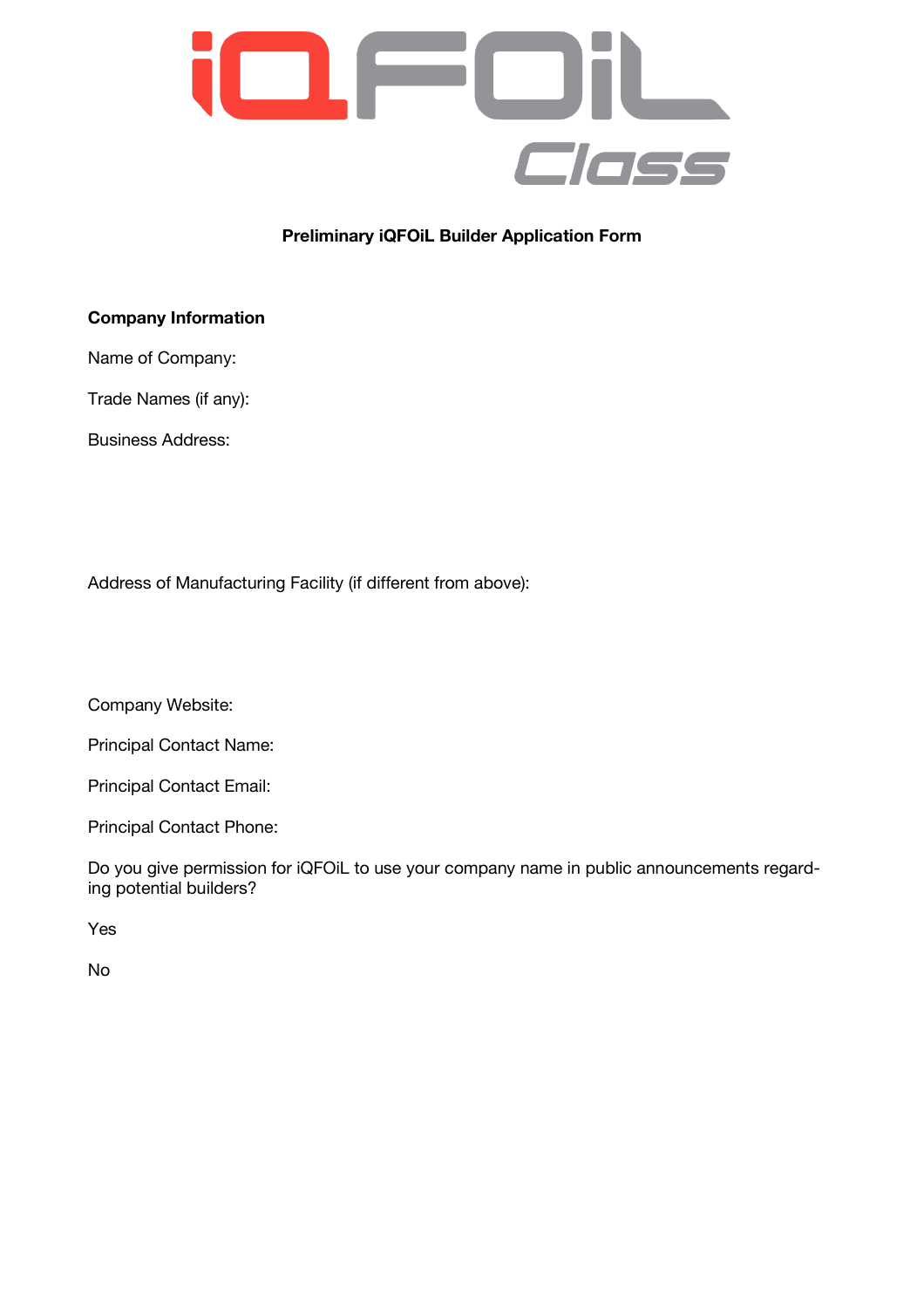### **Company Profile**

Please provide an overview of your company's current operations including: size and location of manufacturing facility, years in operation, number of employees, number of boats produced, annual revenue etc.

#### **Financial Viability**

Please describe the source of funding and access to capital required to fund and operate a viable production process – e.g. private funding, bank loans, type and size of existing lines of credit etc.

### **Relevant Manufacturing Experience**

Please describe your company's manufacturing experience relevant to the production of iQFOIL Equipment including: number of years in operation, type of boats currently produced by your company, experience with World Sailing Class boats and other relevant composite manufacturing experience.

#### **Key Personnel**

Please name the key personnel for your company including: number of years in the industry, brief summary of their work experience, description of marine or composite manufacturing experience.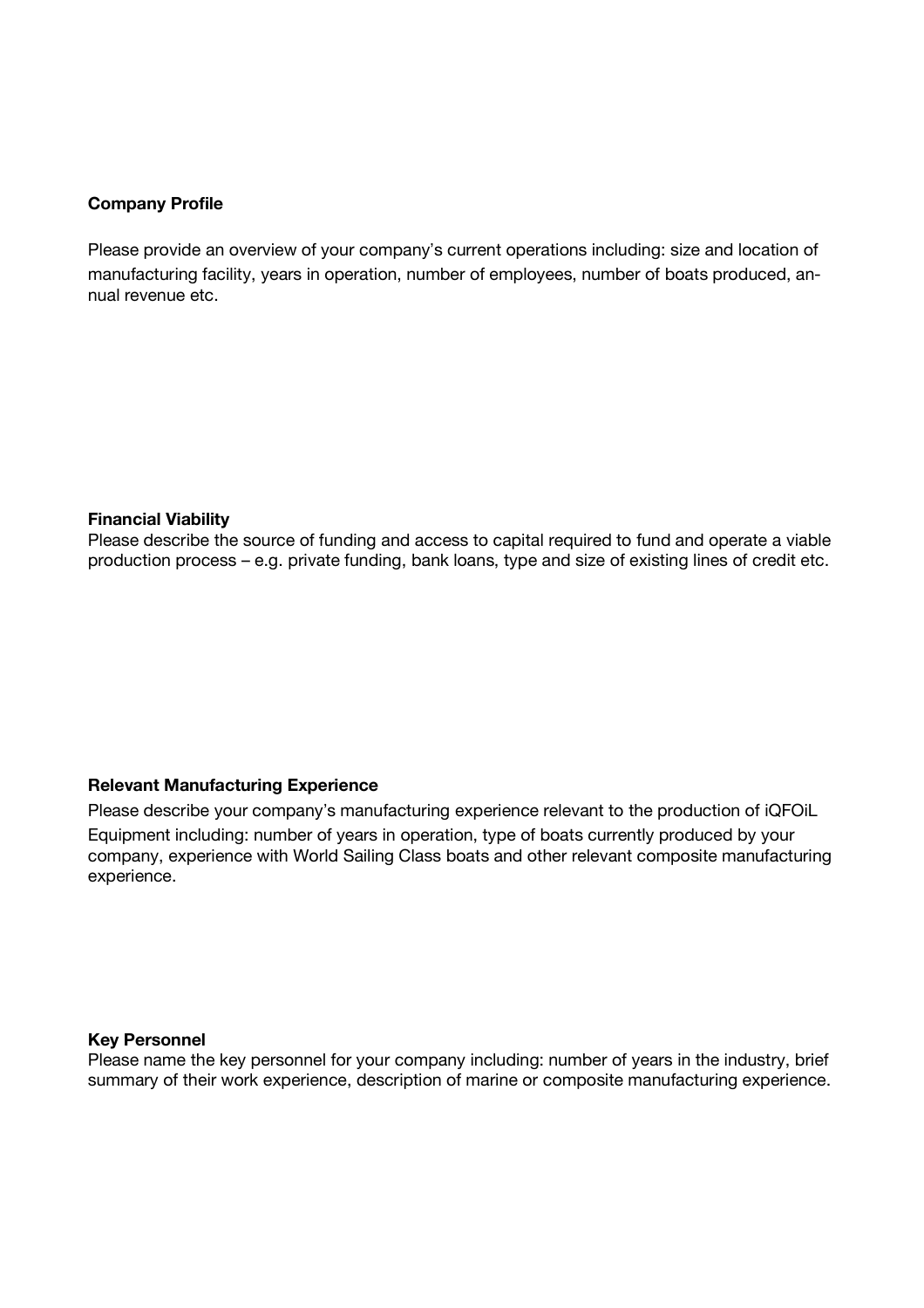### **Quality Assurance**

Please provide information on the company's current quality assurance systems and track record.

### **Volume of Production**

Approximate Annual Build Capacity of iQFOiL Class-Legal Equipment:

### **Confirmation Statement**

I confirm that I am authorized to submit this application on behalf of the Company and that I understand and agree to the Terms and Conditions attached to this application form.

**Name of Applicant:**

**Company Name:**

**Date:**

## **iQFOiL Builder Application Terms and Conditions**

These Terms and Conditions form an agreement between iQFOiL and the company described in the accompanying builder application form ("Company").

1. Company and anyone claiming on Company's behalf releases and forever discharges iQFOIL and its affiliates, successors, officers, employees, panel members, representatives, partners, agents and anyone claiming through them (collectively, the "Released Parties"), in their individual and/or corporate capacities from any and all claims, liabilities, obligations, promises, agreements, disputes, demands, damages, causes of action of any nature and kind, known or unknown, which Company has or ever had or may in the future have against iQFOiL or any of the Released Parties arising out of or relating to the application and approval process to become an iQFOiL builder.

2. Company agrees that iQFOiL is in no way liable for any expense or hardship, either real or intangible, related directly or indirectly to the preparation and submission of an application or the approval process to become an iQFOiL builder. This Agreement shall not be in any way construed as an admission by the iQFOiL that it has acted or may act wrongfully with respect to Company or any other person, that it admits liability or responsibility at any time for any purpose, or that Company has any rights whatsoever against the iQFOiL.

3. Company understands that its application will be reviewed and evaluated by an iQFOiL appointed assessment panel ("Panel") and that the deliberations of the Panel are confidential. Company agrees that it is solely responsible to ensure that its application and any supplement documentation contains all the requested information and, other than in response to requests for additional information from the Panel, Company agrees it will not make any attempt to contact or influence the Panel in its decision-making process either directly or indirectly. Breach of this provision will immediately invalidate an application.